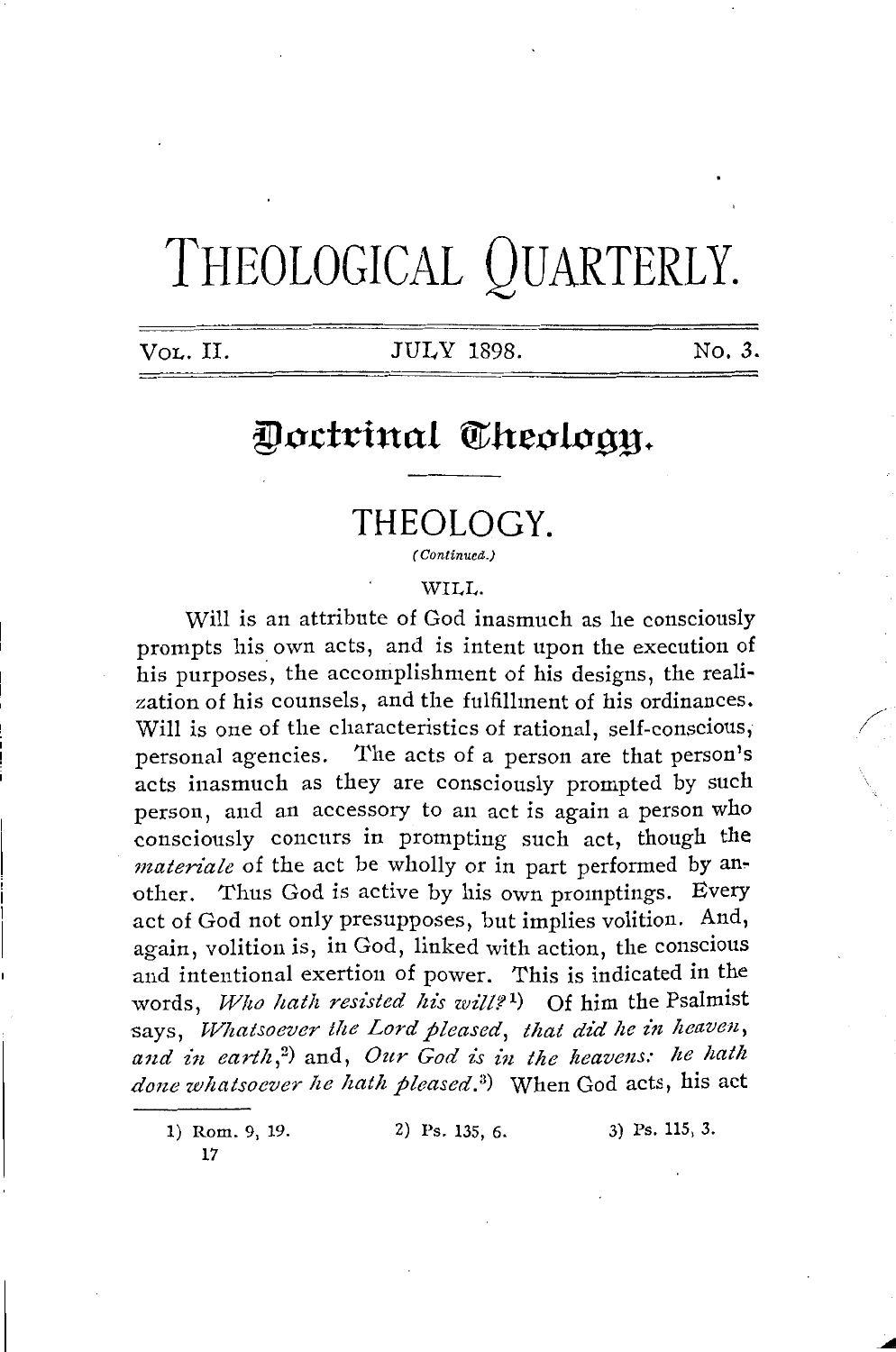# Theological Review.

### Charles Porterfield Krauth, DD., LL. D., etc. *By Adolph* Spaeth, D. D., LL. D., etc. In two volumes. Vol*mneI., 1823-1859. New York. The Christian Literature Company. 1898.* xiii, 425 pages, with portrait of Dr. Krauth. Price, \$2.00.

Biography is at the same time the most natural, the most instructive, and the most captivating species of historical composition. To describe the lives of eminent men is *eo zpso* to write the better part of the history of the times in which they lived and labored. On the other hand, inasmuch as eminent men, while themselves, under God, the makers of history, are properly rated only as in a way and measure the children of their times, the writer of a biography, to do justice to his subject, must be familiar with the times which contributed to the making of the man whose life he would describe.

Doctor Krauth was, doubtless, an eminent man, who by his word and his pen exerted an enduring influence upon the English -speaking part of the Lutheran church in America. And if ever a great man was very markedly a scion of the time in which he lived and grew, it was Charles Porterfield Krauth. And when the life of such a man has been written by a man who is himself a representative man and has had every opportunity to know whereof he writes, that biography is certainly a book worth having and reading and keeping for future reference. This *a priori* estimate, which flitted through the reviewer's mind when the book was first placed before him, was fully borne out by a perusal of its contents. Even to one who has read nearly all that had been previously published on and much that had been written by Dr. Krauth, this work furnishes many details of valuable historical information. To judge from the volume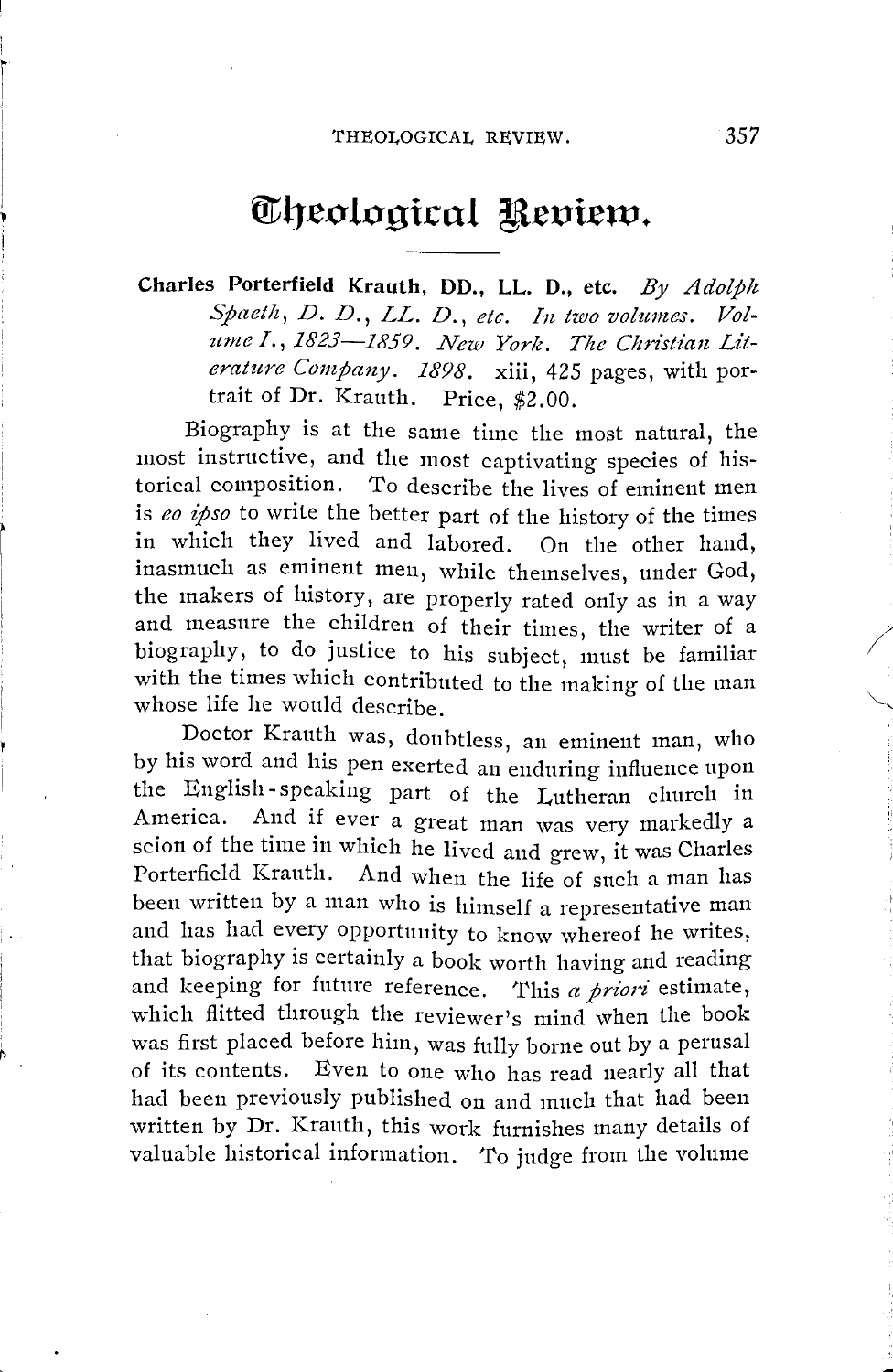before us, which chiefly deals with the making of the man, the second volume, which will presumably exhibit the more important part of his work **in** and for the church and other spheres of his usefulness, will be even more valuable to the student of history. We do not expect that these volumes will render future original research superfluous, but we do hold that for all future times this work will remain one of the chief sources of information to those who would acquaint themselves or others with the life and labors of Charles Porterfield Krauth. Besides, the biographer has paid due attention to certain historical phenomena which were not strictly part and parcel of Dr. Krauth's life and labor, but which served to call his energies into action or to place **him**  in contrast with his contemporaries on the other side of the question. As a specimen we give the chapter on

### THE DEFINITE PLATFORM.

After many years of continued agitation, the principal leaders of "American Lutheranism" at last issued their manifesto. The men who had constantly complained of the multitude and "mass" of Lutheran symbols, quietly attempted to add another one to their "unbearably large" number, without unmaking one of the existing historical standards. The men who had complained of the intolerance of those who limited the name of Lutherans to the loyal adherents of the historical Confessions of the Mother Church of the Reformation, undertook to un-lutheranize all those who were umvilling to join them in their mutilation of the Augsburg Confession. And worst of all, the men who prided themselves on their liberal, enlightened, honestly progressive standpoint, hesitated to come out manfully and openly, as the authors of what claimed to be the most important document for the American I,utheran Church. The new Confession came without a confessor. It appeared as an anonymous document, proving by that very fact that the men who concocted it were not called by God to lead the Church on this Western Continent to a better, fuller, purer conception and statement of the faith of the Gospel, than that of the Fathers.

In the early part of September, 1855, most of the leading ministers connected with the General Synod received, by mail, a small pamphlet of some forty pages, printed in Philadelphia, and bearing the title: "Definite Platform, doctrinal and disciplinarian, for Evan-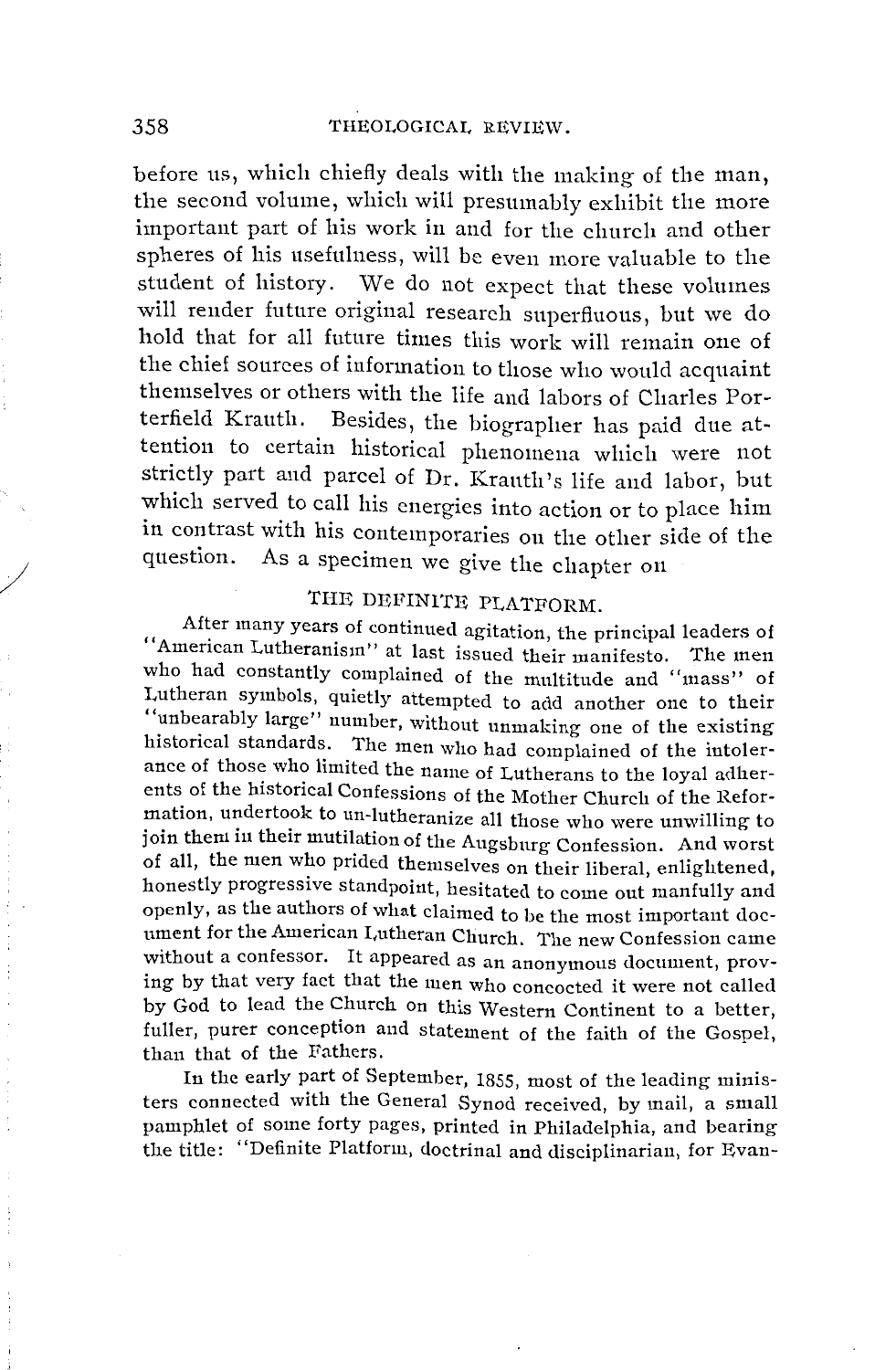gelical Lutheran District Synods; constructed in accordance with the principles of the General Synod." Concerning the authorship of the pamphlet, Dr. S.S. Schmucker, ten years after its appearance, wrote as follows: "Although my friend, Dr. Kurtz, and myself passed it in review together, and changed a few words, every sentence of the work I acknowledge to have been written by myself. None of our Western brethren had an opportunity to participate in its composition, although they had aided in determining its principles. And although the subject was mentioned to a few in the East, none but the aforenamed two at all participated in the actual work." (See *Lutheran and Missionary*, May 10, 1866.) It was prepared and published, according to its preface, by consultation and co-operation of ministers of different Eastern and Western Synods connected with the General Synod, at the special request of some Western Brethren, whose churches desire *a more specific expression of the General Synod's doctrinal basis,* being surrounded by German churches which profess the entire mass of former symbols. This "American Recension of the Augsburg Confession," which coolly undertook to alter and set aside that venerable document, the Magna Charta of Protestantism, asked for itself exemption from any future alteration or amendment, naively demanding that, "for the sake of uniformity, any Synod adopting this platform should receive it entire, without alteration." Never mind breaking the Augustana to pieces, only let the Definite Platform be *unaltered* in saecula saeculorum ! The Platform charged the Augsburg Confession with the following errors, omitted in this American Recension: 1. The approval of the ceremonies of the Mass. 2. Private confession and absolution. 3. Denial of the divine obligation of the Christian Sabbath. 4. Baptismal regeneration. 5. The real presence of the Body and Blood of the Saviour in the Eucharist. Besides this direct charge of grave errors **in**  the Augsburg Confession, and the open rejection of the Lutheran doctrines of Baptism and the Lord's Supper, in the Apostles' Creed, the Descensus ad Inferos is omitted, and in the Augustana the following articles are changed or mutilated: Articles **r.,** II., V., VIII., IX., X., XI. (entirely omitted), XII., XVI., XVII., XVIII., XXL; that is, twelve of the twenty-one doctrinal articles of the Confession. The seven Articles on Abuses (XXII. to XXVIII.) are all omitted.

The reception with which this document met throughout the Church was, no doubt, a great disappointment to its author or authors. Of course there were some who were delighted with it, and a few Synods in the West even ventured to place themselves upon this Platform.

*I*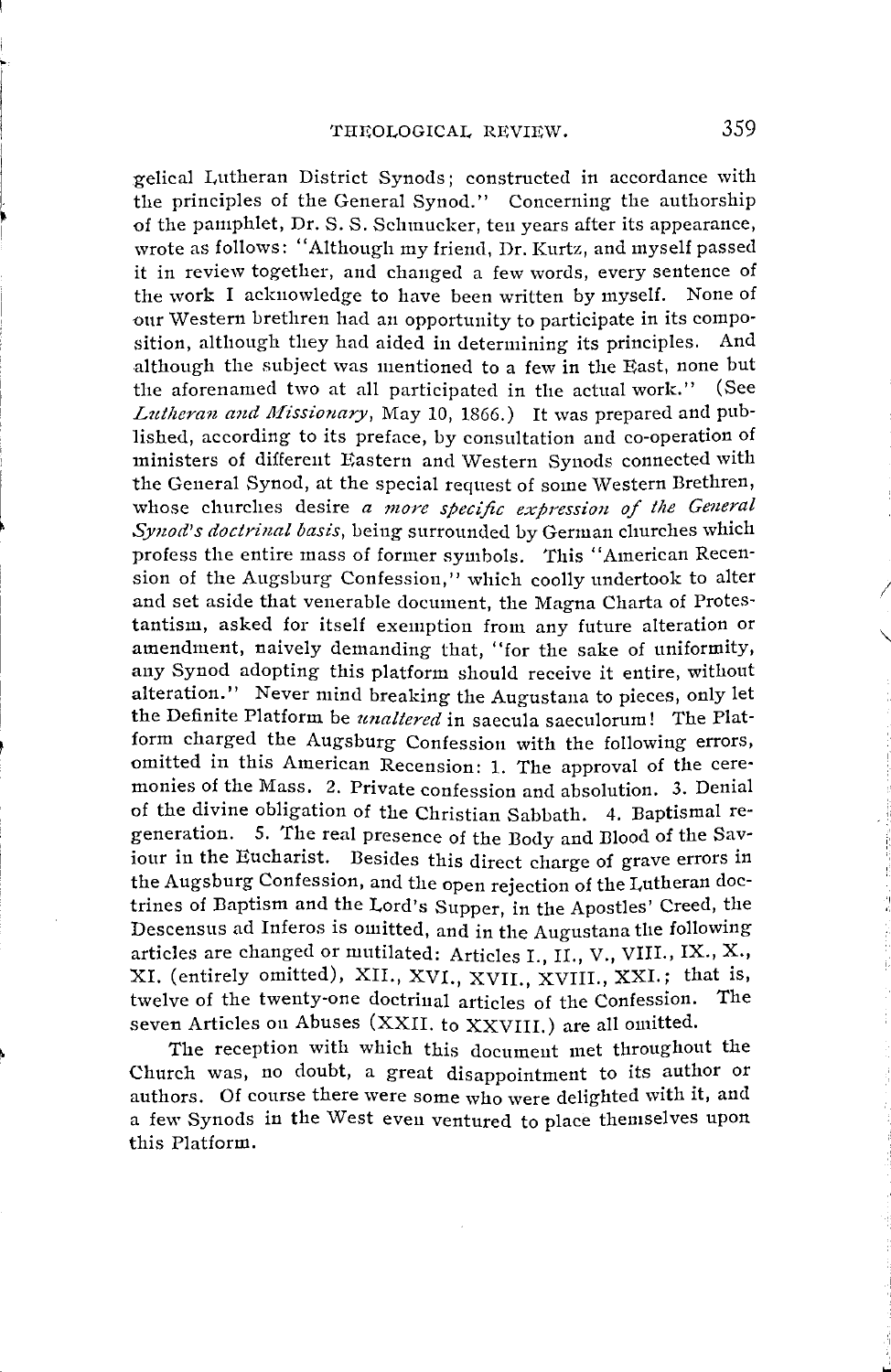"It is the very thing we have long needed in our Church," said one of the prominent Western leaders of American Lutheranism; "it will require every man to declare that he is for or against us, and will secure our American Lutheran Church against the insiduous efforts of the Old Lutherans to remodel her. A great many of those who have been leaning towards Old I,utheranism will, when the test is applied, go heartily with the Platform, and those who do not, will be obliged to let themselves be known to the people in their true theological character. And this is all we can desire. Our Church will prosper when thus fully known, no matter how much she may lose from the number of her past apparent adherents." And, urging the adoption of the Platform also on the Eastern Synods, the same writer said: "If the New School brethren do not soon decide whether they will give the Church the positive form which it must take in this country ere long, the Old School will decide it for them by making all their Synods stand on the Unaltered Confession. I do not see what difficulty can be in the way. If those five dogmas rejected are errors at all they are very serious errors, and I do not see why there should be so great a desire to be associated with those who teach them. The difference between the Old School and the New School party is of such a nature that they cannot agree except by being silent, or separate. If we did not intend to push this matter through we should never have agitated it at all.''

But the principal effect of the Definite Platform was to open the eyes even of the indifferent and undecided ones, and to cause them to reflect and to realize the ultimate designs of the men 'at the helm of the General Synod. A storm of indignation burst against the perpetrators of this attack on the venerable Augustana. Many men who. were before numbered with '' American Lutheranism,'' and whosefull sympathy with the movement was confidently expected, had nothing but stern rebuke for it. The *Evangelical Review* condemned it in a short but strong article. "We trust," it says, "that no Lutheran Synod will be beguiled into the awful movement here so abruptly yet so confidently proposed to them to revolutionize their whole previous history, and declare separation from the whole Lutheran Church of the past, and all their brethren in the present who. hold to the faith of the fathers, 'the faith once delivered to the saints.'"

The severest blow, however, was the formal rejection of the Platform by the East Pennsylvania Synod, in its meeting at Lebanon, 1855. At the motion of Rev. Dr. J. A. Brown, it was resolved, "that we hereby express our most unqualified disapprobation of this most

 $\overline{\phantom{a}}$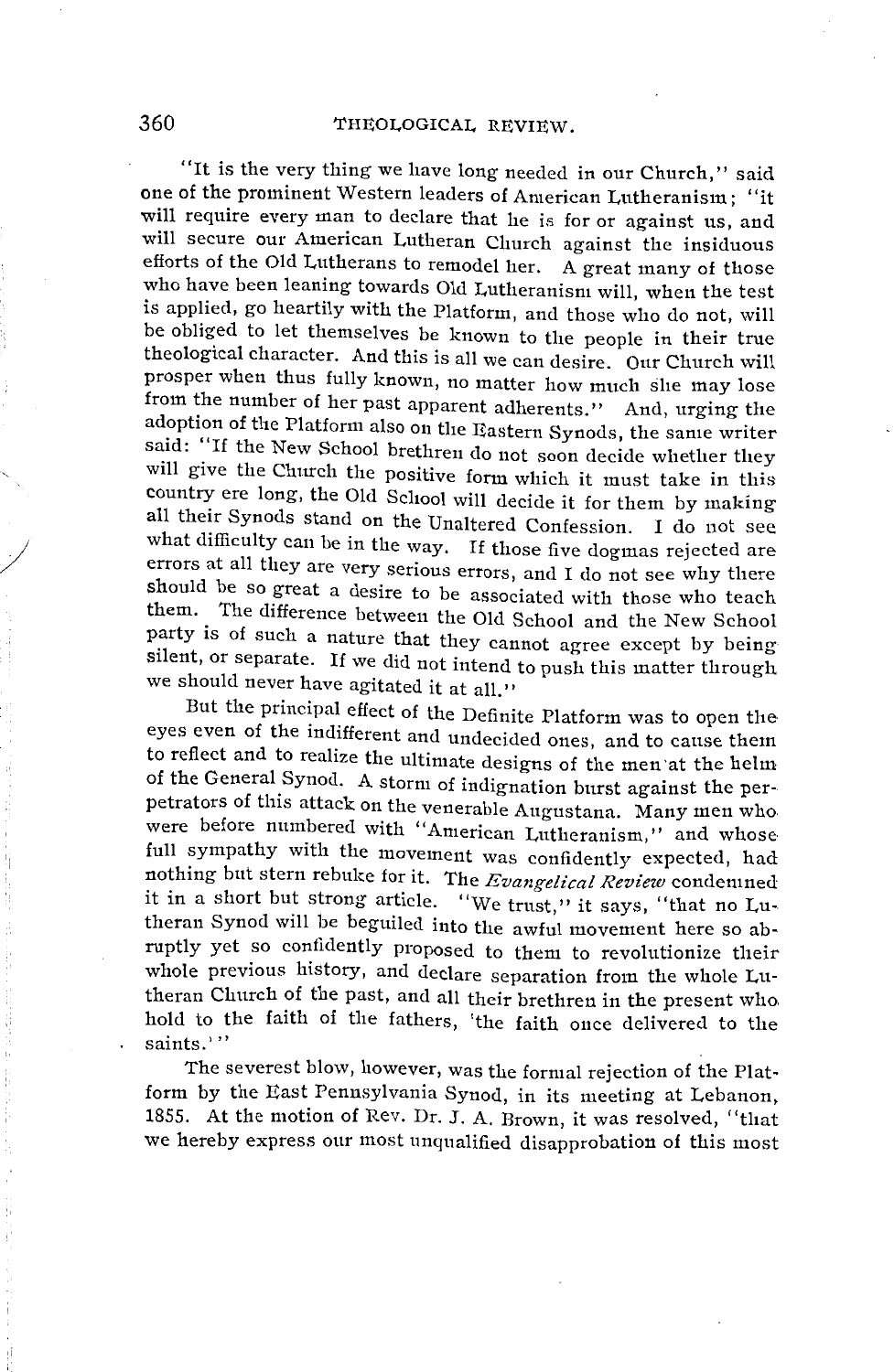dangerous attempt to change the doctrinal basis and revolutionize. the existing character of the Lutheran Churches now united in the General Synod, and that we hereby most solemnly warn our sister Synods against this dangerous proposition," etc. Well might the friends and patrons of the Platform be "amazed" at the action of the East Pennsylvania Synod. "Was there nobody there," asks one of them, "to offer it to the Synod, that it was taken up in the way it was, as an anonymous pamphlet, for which nobody was willing to be responsible? Where were those brethren of the different Eastern Synods that were consulted, and who' assisted in framing the Platform? I took it for granted that it would not come before our Synods in that anonymous way without its being introduced by some brother who would at once be responsible for it, and who would explain its history and its objects. I am amazed that there was not only nobody to do this, but nobody to vote against such resolutions of unqualified condemnation as those.''

r  $\mathcal{L}^{\pm}$ 

l<br>A<br>Le l I

The strongest refutation of the Definite Platform was written by the Rev. Wm. J. Mann, D. D. It was entitled "A Plea for the Augsburg Confession, in Answers to the Objections of the Definite Platform: An Address to All Ministers and I,aymen of the Evangelical Church of the United States, by W. J. Mann, pastor of St. Michael's and Zion's Churches, Philadelphia. 'The truth shall make you free.' -Jesus Christ. For the I,utheran Board of Publication. Philadelphia. Lindsay and Backiston, 1856." The history of the origin of this little pamphlet of forty-seven pages is thus related by a member' of the Publication Board itself.

"One day, during a friendly colloquium, the conversation turned on the Definite Synodical Platform. This document had come to us anonymously, bearing no visible sign or mark to indicate its origin. Not to converse on a document so shrouded in mystery would be stranger than the document itself. At this fraternal colloquium Rev. Mr. Mann expressed his views on the Augsburg Confession. At the close of his remarks one of the Board, Rev. Mr. Hutter (Pastor of St. Matthew's English Lutheran Church, Philadelphia), remarked: 'What a pity we had not a stenographer in our midst, to take down the remarks of Brother Mann.' Following up this merely incidental remark, Rev. Dr. Stork moved that Brother Mann be requested to write out and submit to the Board his remarks, which was agreed to. One week later, Rev. Mann brought the manuscript sheets of his little volume: they were read, and that brother himself proposed to issue the work on his own responsibility, without the imprint of the Board. From some of the views asserted by the writer several of the Board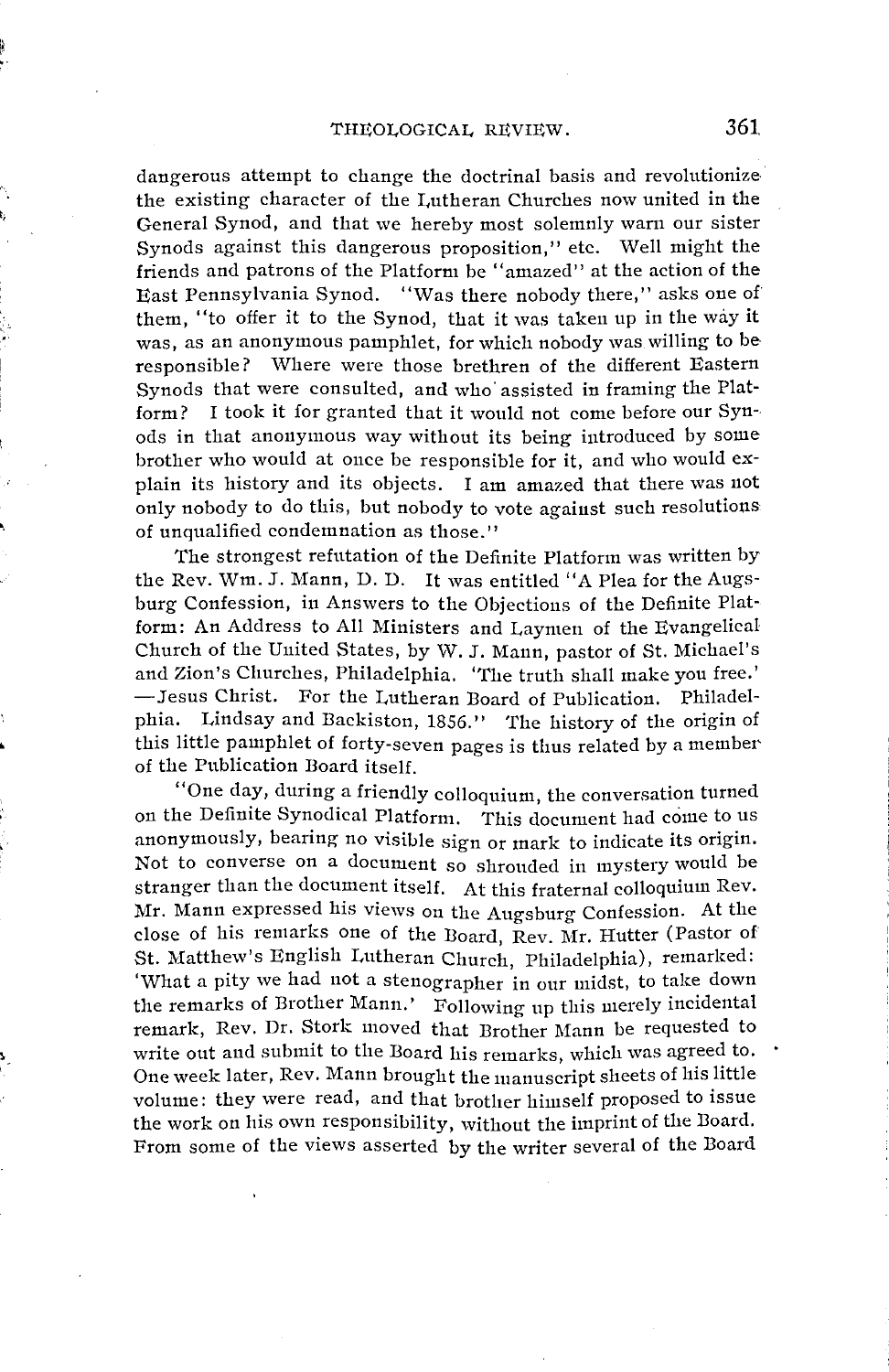openly dissented, and, to avoid their objections, a portion of the work was rewritten by the author. It was only then ordered to be printed.''

The subsequent refusal of the Board to publish Prof. S. S. Schmucker's reply to this plea, of course, brought upon them the indignation of the author of the Platform, and to put an end to the war of pens, the so-called "Pacific Overture," was published in the Lutheran Observer, February 29, 1856, in which a number of prominent ministers "deprecate the further prosecution of this controversy, and hereby agree to unite and abide on the doctrinal basis of the General Synod, of absohite assent to the Word of God, as the only infallible rule of faith and practice, and fundamental agreement with the Augsburg Confession," etc. H. L. Baugher, M. Jacobs, M. L. Stoever, F. A. Muehlenberg, Charles Philip Krauth were the men with whom this document originated. To these were added the names of E. W. Hutter, T. Stork, C. A. Hay, W. H. Lochmann, M. Valentine, B. Stadtler, J. A. Brown, and others. Dr. S. S. Schmucker, in a special card, gave his signature to it, but while he admitted that "its pledge involved the obligation of abstinence from the newspaper controversy," he reserved unto himself the right of continuing the controversy by writing a reply to Dr. Mann's Plea. No wonder that the "Pacific Overture" did not end the war, and many of the best and most conscientious men in the Church refused to sign it.

Dr. H. I. Smith, in a letter to his friend Dr. Charles Philip Krauth, dated New York, February 27, 1856, very decidedly expressed his mind on this subject, as follows:

I was very sorry to perceive that you and the other brethren at Gettysburg have been induced to sign the "Pacific Overture." I presume but very few will follow your example: the brethren at Philadelphia, at Easton, and at Allentown have refused. Not a soul here in New York is willing to touch it. I can very well see why you would be inclined to favor such a move, for I know your love of peace. But I can see no use in signing that overture: the compromise which it proposes cannot preserve the peace of the Church or prevent a disruption. S. has got up that overture simply because he was utterly disappointed in the effect produced by his proposed platform: because he saw that he had raised a conflagration that was very likely to burn him up. And now, after doing all he could to disrupt the Church, after getting up a platform, the adoption of which would have expelled all of us confessional Lutherans from the Lutheran Church: after much laboring with all his might to fasten the charge of serious errors upon our venerable Confession, he very coolly

 $\overline{\mathscr{S}}$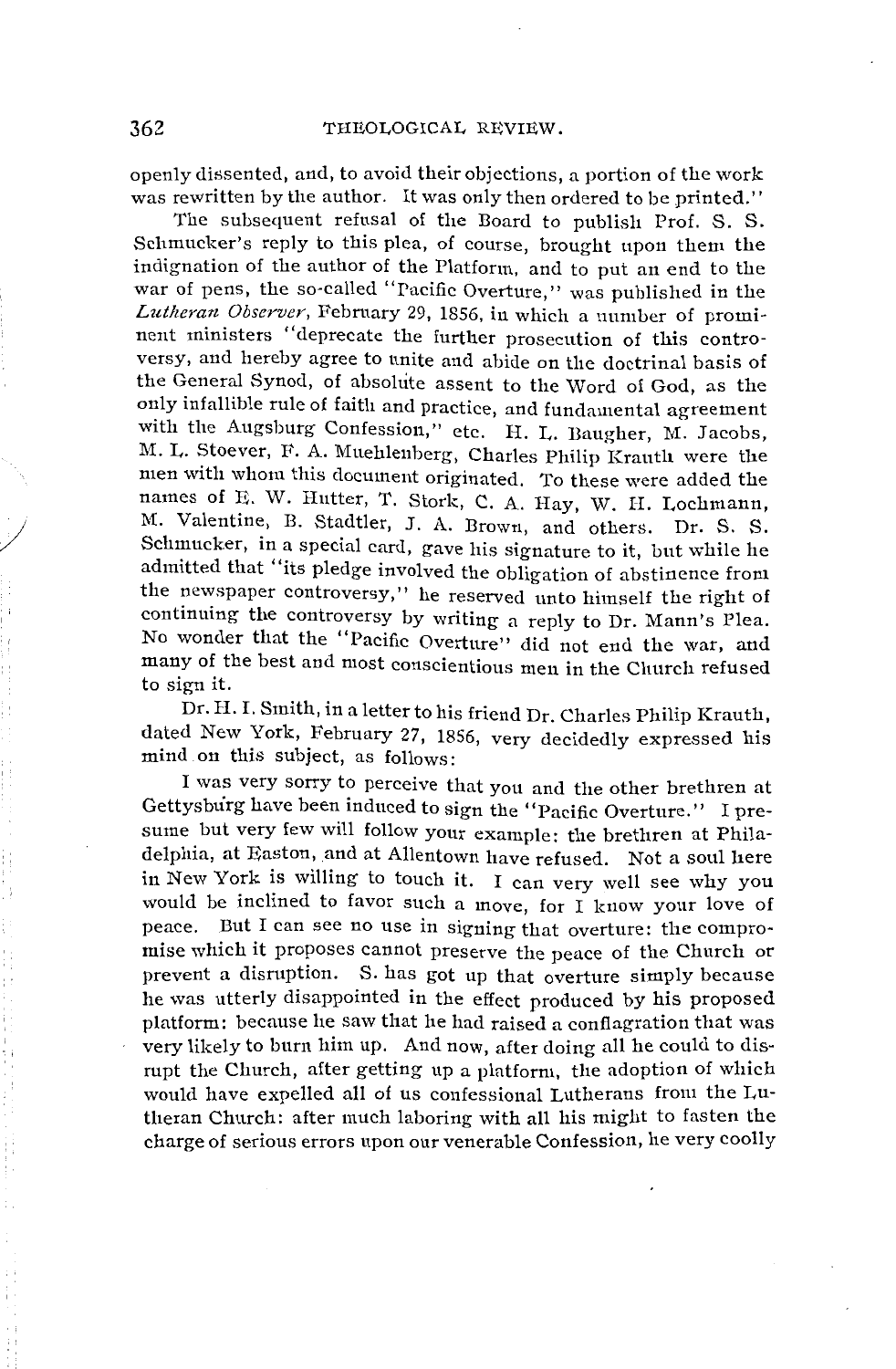comes forward and asks us to sign a compromise, in which, forsooth, we are to declare the points of difference between us to be non-essen $tial; \ldots$  No, indeed. Those points are not non-essential: the Lutheran doctrine of the Sacraments is so completely interwoven with our whole view of the scheme of redemption and salvation; that concerning the Eucharist grows so directly and necessarily out of the great doctrine of Christ's Person, that for me to give up those doctrinal points alleged to be non-essential, is to give up all, to give up the whole Gospel. And what good would come of patching up such a hollow peace? At the first favorable opportunity S. would break it, and even if he seemed to keep quiet, he would be secretly and incessantly working and machinating against our side of the house.

And, what is more, the editor of the *Observer* refuses to sign the overture: he will keep his hands unfettered, to knock us on the head right and left, as soon and as often as he pleases.

vVhy, indeed, should *we* sign any compromise at all? *We* did not attack the General Synod's basis, or, so far as concerns our connection with the General Synod, either design or propose to abandon or renounce it: why then should we offer to return to it? The Platformists have shoved us off from that basis, as member of the General Synod, and now, as Lutherans, I don't think we shall return to it and declare that we are contending for non-essentials. pp. 356-364.

When the crisis culminated in the publication of the Definite Platform, Charles Philip Krauth made no secret of his aversion to this document. ''The American Recension of the Augsburg Confession," be wrote to his son, "doesn't seem to go down well. It has received many bard blows. My colleague don't disclaim the authorship, so that it has a daddy. A more stupid thing could hardly have been originated, taking the standpoint of his projectors. Quem Deus vult perdere prius dementat. How will it end? I have thought, in smoke. But I have all along had fears, and they are strengthened of late, that it will divide the General Synod. It is said that my colleague is determined to press the matter to the utmost. I suppose he thinks that he bas drawn the sword, thrown away the scabbard, and now must fight. For myself I do not feel a particle of uneasiness, but I regret exceedingly the injury which the church is sure to sustain. Mr. Passavant's idea of a paper in opposition to the *Observer* I approve. There ought to be an antidote to the *Observer*  somewhere.''

In an article published in the *Lutheran Observer* (February 15, 1856), he defines his position, as over against the Platform, as follows: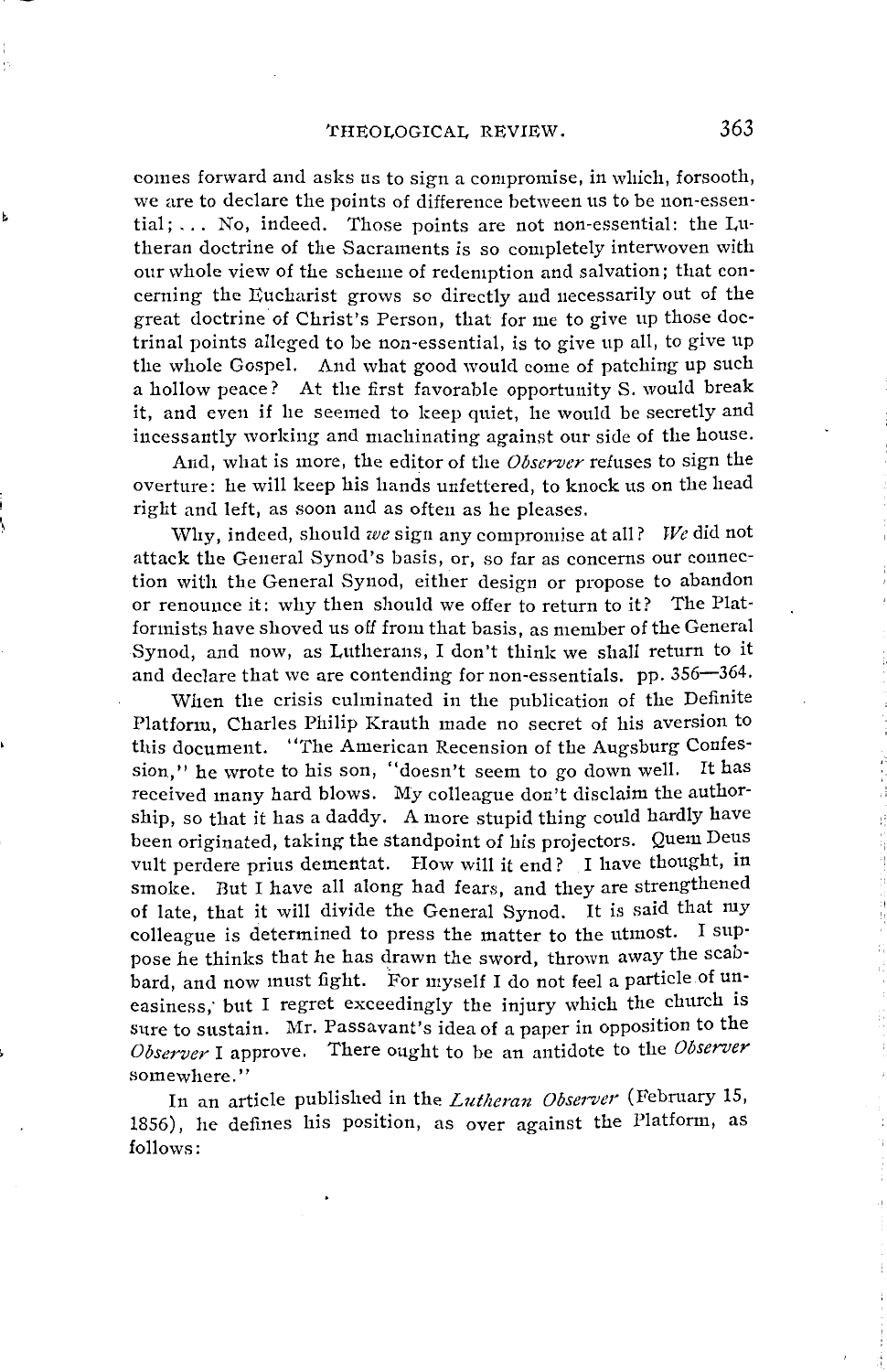1. I opposed and oppose it, because it proposes an innovation in the doctrinal basis of our churches. 2. Because it was brought before the church in an improper way. 3. Because it proscribes brethren of the highest standing, both in learning and piety, members of our Synods, who were received with the understanding that they were to occupy a position co-ordinate with that of others. It proclaims to them that, if they hold certain opinions, they ought to be excommunicated; that, if they hold others, they must regard them as of minor importance. It is equivalent to asking every symbolical Lutheran to withdraw or dishonor himself. 4. Because, if pressed, it must divide that part of the church which is now united, and when division is commenced it will not he likely to exhaust itself in two parties. *5.* Because church property and institutions of the united church will fall into the hands of one party, and the other be deprived of its rights. 6. Because it will give rise to religious periodicals and institutions antagonistic to each other in the same territory, so that none will be properly sustained. 7. Because the Platform is definite, as it proposes to be, hut allows a larger liberty than the Augsburg Confession, and therefore tends to confusion. 8. Because it leaves unadjusted many important questions on which there is a difference of opinion, and the adjustment of which will most probably cause further division. 9. Because it embodies various statements which present the doctrines of the symbols in a light which I regard as very far from the real nature of the case.

I feel deeply solicitous that our prospering church may not be divided. I shall do all that I can to hold it together. I will pray for the peace of our Zion, and if what is deprecated shall come, I will neither partake in the glory nor the shame.

In the face of such clear and direct utterances, we do not wonder that Dr. S. S. Schmucker was bitterly disappointed in the expectation of gaining his colleague over to the New-School side. In a frank and pointed letter (April 1, 1858,) he summed up all his grievances against Dr. Charles Philip Krauth on account of his alleged sympathy with the Old-School Lutheranism. The principal points charged in this letter were: "Dr. Krauth's sermon in Charleston, S. C., which gave great dissatisfaction to the New-School portion of the church; his administration of the *Evangelical Review* in vindication of the Symbolic System:" his participation in the preparation of an improved translation of the whole of the Symbolical Books (the Newmarket edition of the Henkels; see page 174); his opposition to the Definite Platform, "denouncing it more violently than most other opponents;" his "failure on any suitable occasion to express any public sympathy in behalf of the efforts of American

/

 $\frac{1}{3}$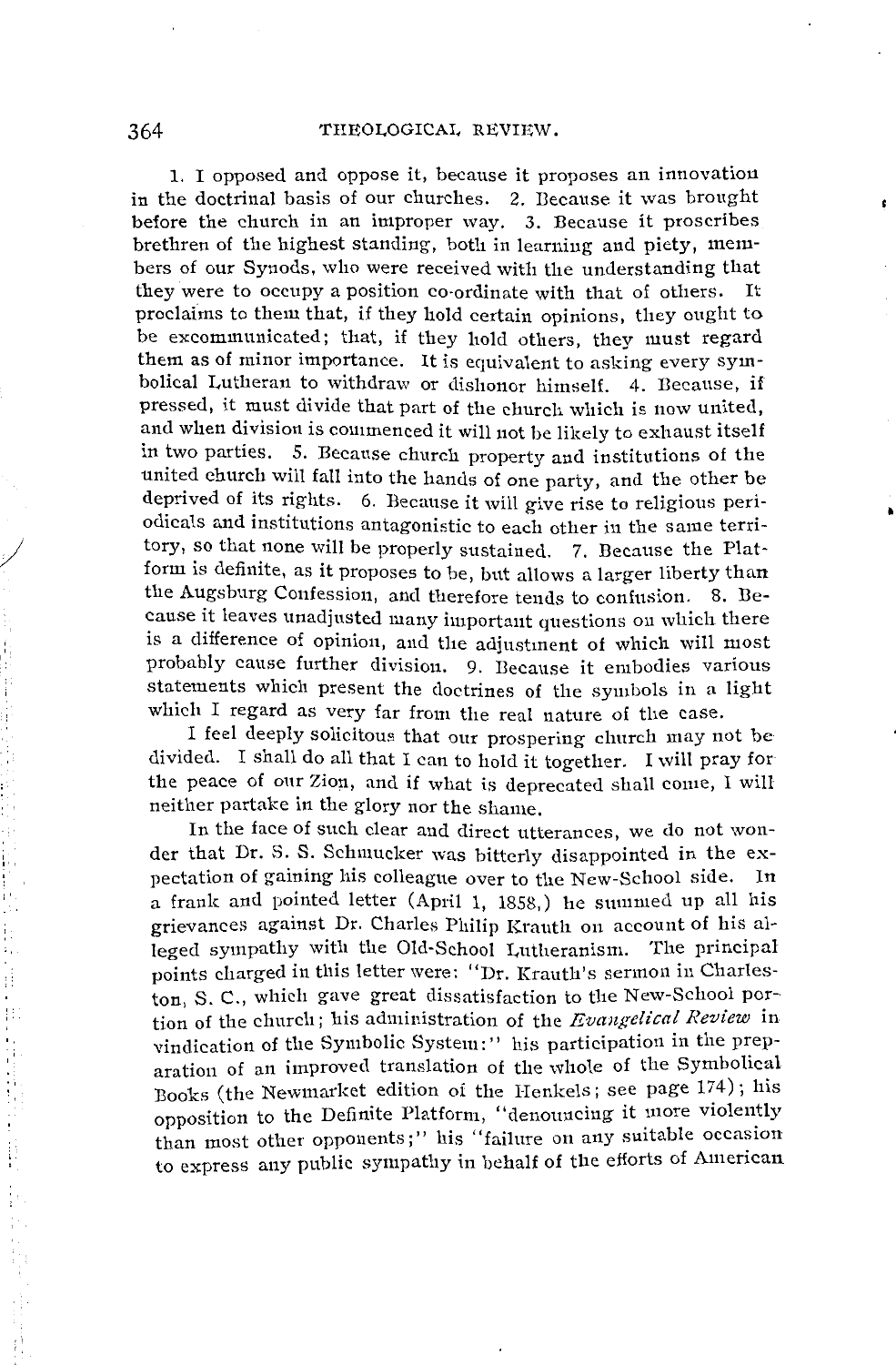Lutherans to resist the incessant assaults of the Old-School party, which must naturally have led hundreds of our ministers and intelligent laymen to infer that his sympathies were not with American Lutheranism.''

And yet, with all this decided opposition to "American Lutheranism," Dr. Charles Philip Krauth still flattered himself with the idea that the doctrinal basis of the General Synod was sufficiently Lutheran and strong enough to build the church in America on it; yea, that there could be no extensive union except upon such a basis. The Augsburg Confession with a little latitude of subscription, he thought, as things were, the best plan. "If we were organizing anew, it would be a different question; but we must take things as they are, and determine what is best." pp. 372-374.

The Convention of the General Synod, which was to meet in the spring of 1857, in Reading, Pa., was naturally looked for with a great deal of anxiety. It seemed impossible that, in the midst of an agitation which moved her very foundations, the General Synod could abide by her policy of keeping silent and leaving the points of dispute unsettled. But if she had to speak her mind on such a manifesto as the Definite Platform, it seemed equally impossible to satisfy both sides of the house and to keep the antagonistic eleinents together in one body. "I am decidedly of opinion," wrote Charles Philip Krauth to his son, April 2, 1857, "that the General Synod ought to do something effectual for the pacification of the church. I concur in the views you express, and believe, unless such views prevail, the church must ere long be rent into fragments. Whilst I am anxious for such an agreement in regard to a doctrinal basis as will embrace all the wings of Lutheranism in our country, I very much wish we could agree on forms of worship in accordance with the liturgical character of our church, and erect a barrier against the Fanaticism and Methodism which so powerfully control some of our ministers and people.

The views of Charles Porterfield Krauth, to which the father here referred were fully set forth in a series of articles which appeared in the Missionary from April 30 to May 14, 1857. Warmer words were never written in its favor by any friend and advocate of the General Synod. They represent the most ideal and optimistic conception of the history and the prospects of the General Synod. They were written from a standpoint which the author himself, seven years later, characterized as immature, "well meant, but full of inconsistencies brought about by the struggle between the influences of education and the incoming, but yet imperfectly developed, power of a truly consistent Lutheranism." pp. 379-381.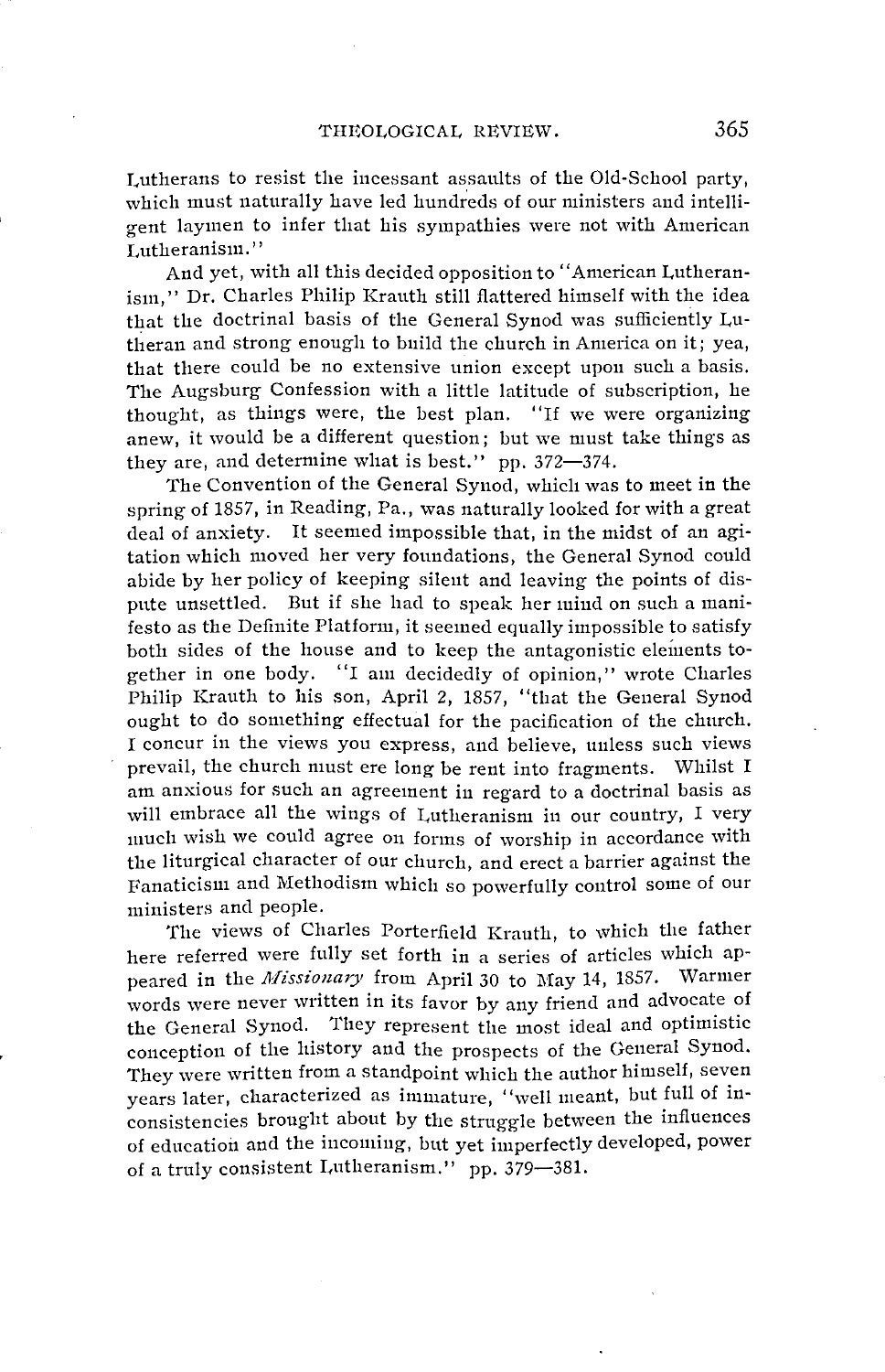### **Led on step by step.** *Scenes from clerical, military, educational, and plantation life in the south.* 1828-1898. *An autobiography by A. Toomer Porter, D. D. G. P. Putnam's Sons. New York and London. 1898.*

XVII, 462 pages, with portrait of the author, and several illustrations; price, *\$1.50.* 

The author and subject of this autobiography is a clergyman of the Episcopal church of America, and the founder of the Porter Military Academy at Charleston, S. C. The story of his life covers by far the greater part of the century which is fast drawing to its close, including *ante bellum*  days, the period of the civil war and the subsequent period of reconstruction, and the scenes and incidents described are those of a busy life at school, in commercial pursuits, on a southern plantation, in missionary service, in a pastorate, in a chaplaincy amid carnage, pillage and pestilence, in legislative halls, in travels at home and abroad, as an educator of boys and a collector of funds wherewith to carry on his work. The book is interesting throughout, just such reading as one would enjoy while rusticating and resting. Here are a few pickings which will give the reader a notion of these reminiscences of an eventful life.

The so-called parish of the Holy Communion, as I learned, 'had originated in the following way: Bishop Bowen lived in the upper wards of the city, and desiring a chapel of ease, had, before he died, held a few services in his own house in Ashley Street. To take up this work, Bishop Gadsden had called a meeting on November 7, 1848, and organized a parish with wardens and vestry. One clergyman after another had been trying their hands at building it up, and in six years they had gotten so far as to buy a lot, for which they had paid three thousand dollars, and to lay the foundations of a small cruciform gothic edifice of forty-five pew capacity. Things were now at a standstill. After telling me this, Dr. Phillips took me to see the building in which the little congregation were worshipping. It stood on the grounds of the United States Arsenal. Major Hagner, the commandant at the arsenal, was an Episcopalian, and had loaned an unoccupied storeroom to the congregation. We climbed up a rough pair of stairs, mostly a ladder, and found ourselves in this desolate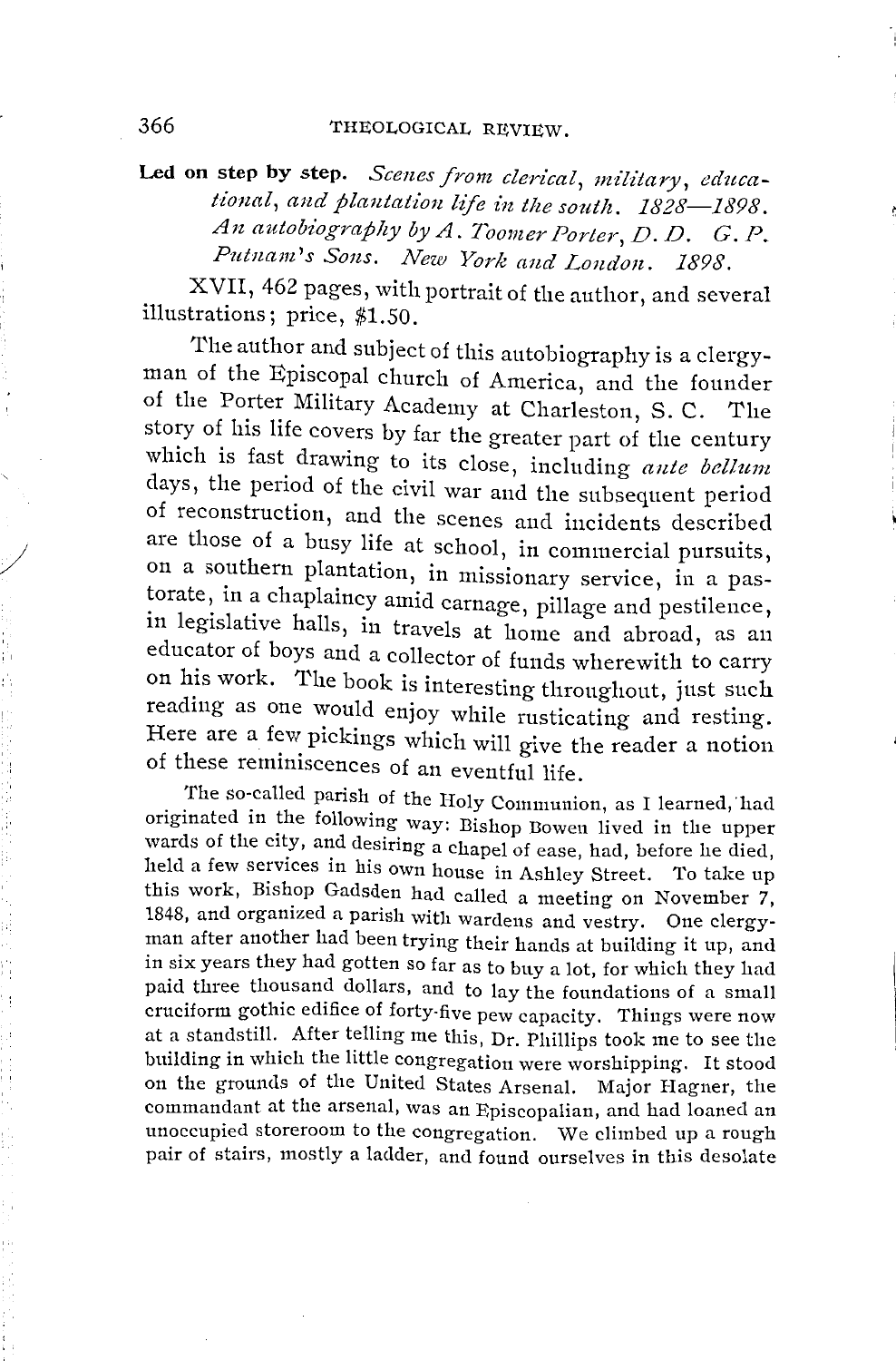room, a place about seventy-five by thirty-five feet. It was neither ceiled nor plastered, there were no sashes in the windows, no carpet, and no stove. A little rail divided off the sanctuary at one end, a curtain hung over the place for a melodeon, and on one side was a small font. Bare benches filled the rest of the forlorn-looking place.

I askes Dr. Phillips if this was the result of six years? The warden answered very hopefully. He was quite sanguine, and did not seem to think the work offered me was unpromising to a young man. I took care not to let him know my opinion about it. I promised to look over the neighborhood, and advertise service for the following Sunday.

The following days I went over the ground, and found that from Boundary Street, as Calhoun was then called, to the limits of the Neck, as it was termed, from King Street to the Ashley River, there was no place of worship of any description except Saint Paul's Church, and the congregation there was principally a congregation of planters' families, who came to the city in Summer. At the same time there was evidently a good mission field, so I determined to give it a trial.

Sunday came, a raw, drizzly, gloomy day. I went up to the arsenal and climbed up the stairs. I found the room was nearly empty. The congregation in fact consisted of Doctor Phillips, one or two other adults, and a child, Jane Waring. I waited some ten minutes beyond the hour advertised for service, and by that time just eight persons were on the benches. After service I went to my old aunts, where my mother was, feeling very blue. And indeed all the ladies protested against my taking the position, one of my aunts being very emphatic, and saying I would be a fool to waste my young life on a brokendown enterprise that had not the faintest prospects of success. That Sunday afternoon, however, it cleared off, and to my surprise I found twenty-two persons in my new mission chapel. The congregation of the morning had acted as missionaries, giving glowing accounts of the new lay reader, and these curious had doubtless come to see what sort of a young man he was. I was introduced to my flock, only one of them, a relative named II. Laurens Toomer, a member of the vestry being known to me. After the service was over I took a decisive step. Calling Doctor Phillips apart, I said to him, "I left my wife at Georgetown in ill health. I am starting to-morrow for that city, but will be back on Friday. I can undertake the work in this place on the following conditions. If I see all these windows on my return filled with sashes, a good stove set up, a carpet up the middle of this room, and a door shut-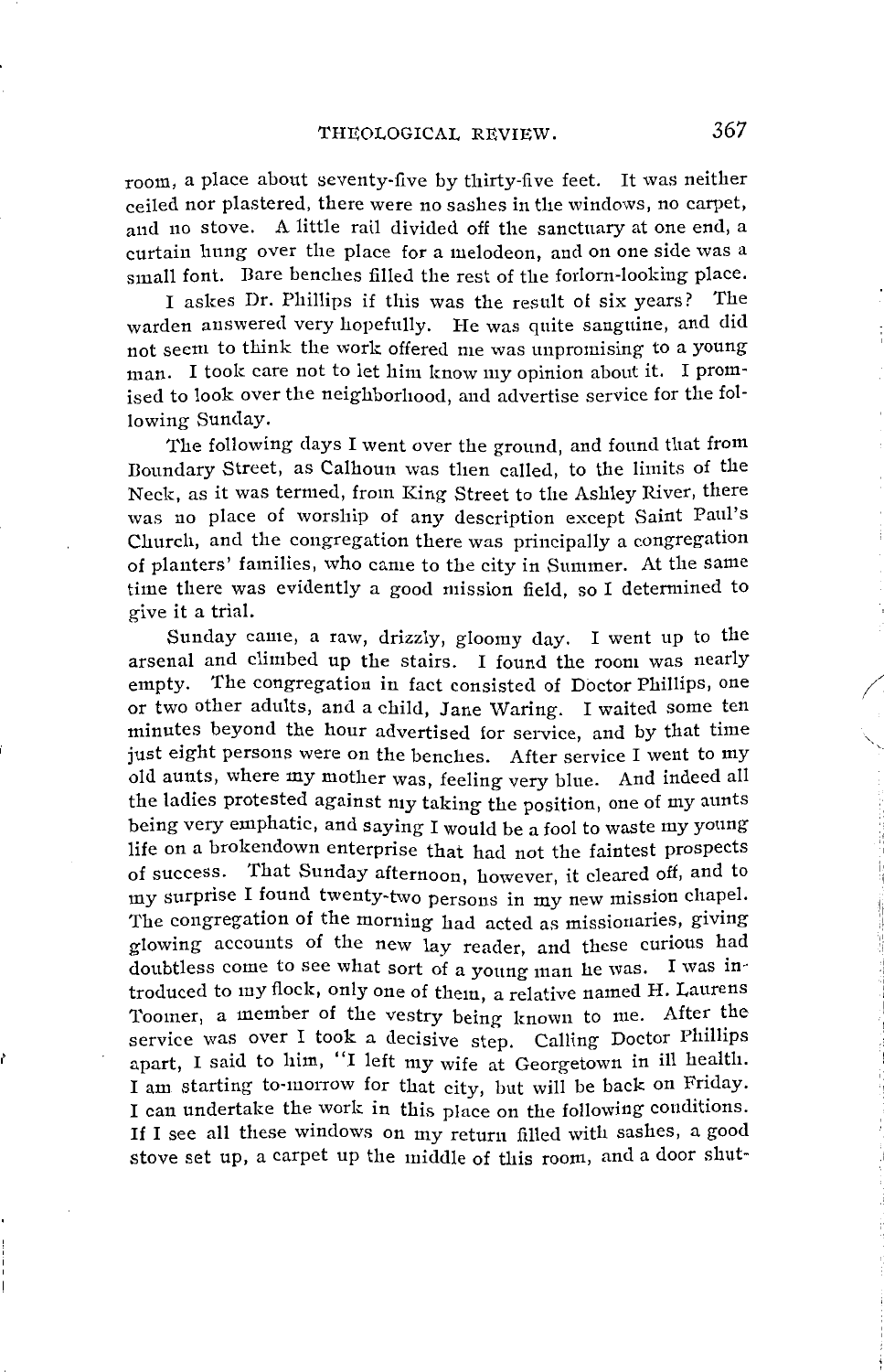ting off the draught from the stairs, I will put a notice in Saturday's paper, announcing this improvement and advertising divine service. If these improvements are not made, I shall put a notice in the paper to the effect that I will officiate here no longer; for I could not ask people to come to a place where they would catch pneumonia.''

I almost took the old Doctor's breath away.

"Why," he said, "we have been here six years and we have not had any of these things."

"Yes," I replied, "and after six years where are you now? Now, if you are in earnest about this mission, I will be in earnest, too. I will do all I can to make it a success, but you will have to show me that you mean business. Among the members of your vestry there is quite means enough to furnish all I ask. Do as I suggest, and we will go ahead; I will accept your invitation. Refuse to do it, and I need not come back again."

".Very well," he said, "I think I can guarantee you all that you ·demand." pp. 91 ff.

The following Friday I returned to Charleston, and going immediately to the arsenal, found workmen busy there. A stove had been set up. The sashes were nearly all in, the ceiling was going on, and a strip of carpet stood in a roll ready to be laid down. The carpenters promised to finish the work by Saturday night. I accordingly repaired to the newspaper office, and wrote an advertisement, saying that the room had been made comfortable, and inviting all who were interested in the mission to attend the next Sunday, as regular services might be expected hereafter.

On Sunday morning, the congregation had swelled to over fifty, -and in the afternoon to seventy-five. Of course, I was very much encouraged, for I realized that if so many came to a service conducted by a lay reader, there was certainly need for the mission. The following Sunday, the 22nd, I gave notice that I would at once organize a Sunday-school for white children in the morning, and for colored children in the afternoon. I requested that all who had children to send would remain after service with such of the congregation as would help as teachers. Quite a moderate-sized class was quickly .formed, and during the week I began a house·-to-house visitation. I commenced at Boundary Street, visiting as many houses as I could, and gathering a good number of children's names. I notified several who had volunteered to be teachers, and we opened with a Sundayschool for the whites. It took a few weeks to let the negroes know ·that there would be a Sunday-school for them, but when we were we11 under way, we had a large gathering of negro children. The

 $\mathscr{S}$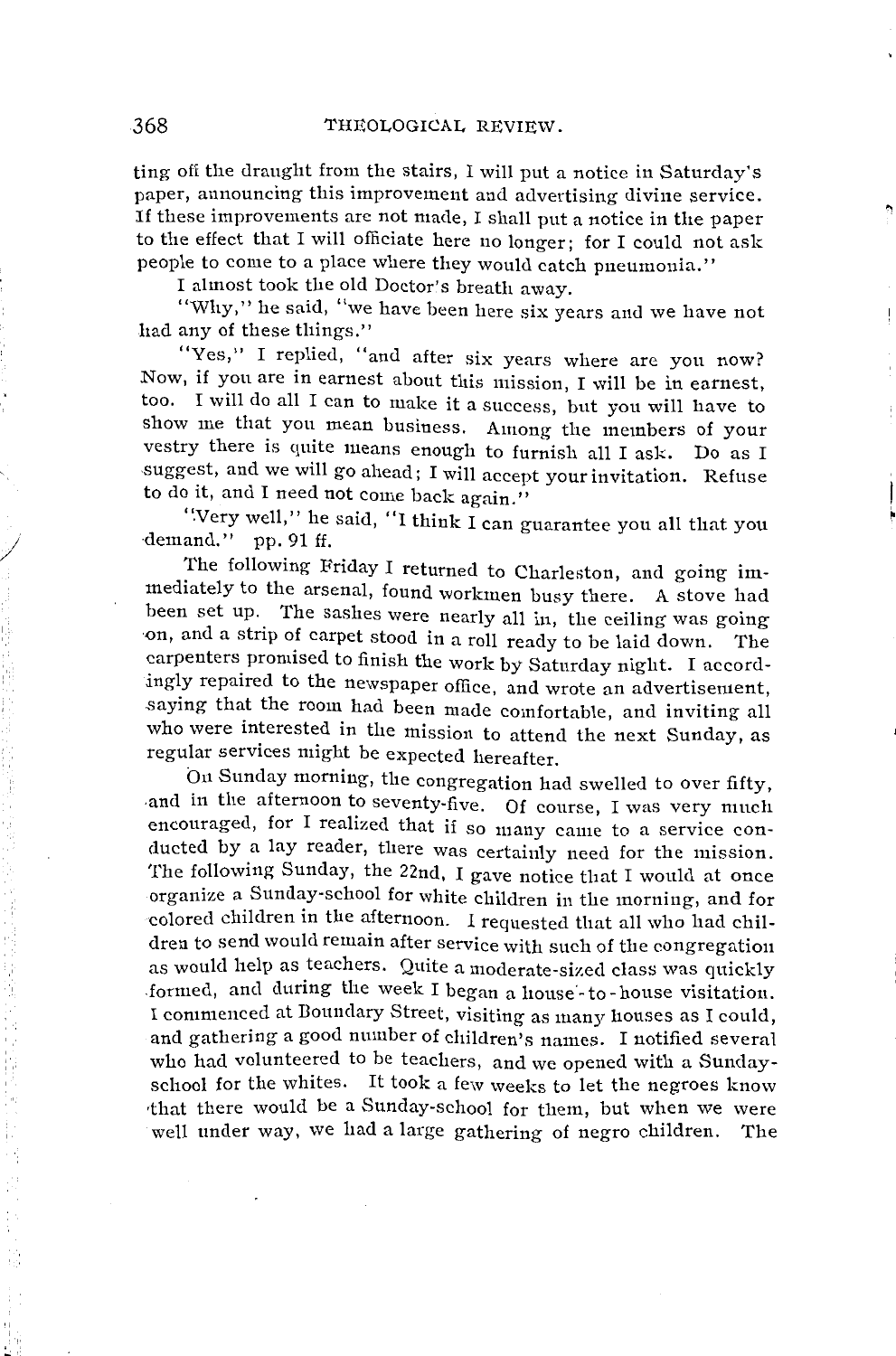teachers of the white school all enlisted for the colored, and I had to call in more. We had started so well, that an enthusiasm was created, and the room soon filled up pretty well. I went into every hovel in all that section of the town, and found among many whites a dense ignorance, scarcely conceivable. Many nights did I spend going from one lowly habitation to another, and with a lightwood torch in one hand and a Bible in the other, read to them the Word of God, sung a hymn, and prayed, and so induced a number to come to service who had not been to church for years. My congregation was largely composed of very poor people, with here and there a family of a higher class. Among the friends of some of my vestry was a Presbyterian and his wife, Mr. and Mrs. B. He heard a good deal said about the rapid strides the mission was making, and living in the neighborhood, he once dropped in to service with his wife. They came once and again; he became interested in the work, and his wife being a great musician, and he having a fine voice, they offered to take charge of the music for me. A melodeon was purchased, and a choir formed. They attached themselves to the parish, and being not much older than myself, we became fast friends. pp. 94 f.

After visiting from house to house to get aid, I asked the Rev. Mr. Keith, Rector of St. Michael's, to let me preach in behalf of the church. He consented and I preached, he announcing there would be no offering. My text was Titus, third chapter, part of first verse, "Be ready to every good work." I began by saying: "A beggar again. Methinks I hear this thought running through the minds of my hearers. But I wish to say that I am no beggar. I am a minister of the Church of which you are members. I believe what you believe and I am charitable enough to suppose that we are actuated by similar motives. My duty is to show that the work I present is a good work. Then your duty is to see how ready you are according to your ability to help it.''

I then told of the work, its needs, what we had done, its prospects, and then very practically showed how each pew could help.

Concluding I said that the Rector had announced that there would be no offering, and I did not wish one; I needed more than the small change usually put into the alms basin, and requested any who were interested to send their subscriptions to Messrs. R. & B. Mr. R. was one of the vestry, Mr. B. was a vestryman of St. Paul's. Next day I went to the office of Messrs. R. & B. somewhat fearful, for when I got back to the vestryroom, Mr. Keith did not say one word about the sermon, and under St. Michael's porch a large gathering were evidently discussing the sermon. I touched my hat and

24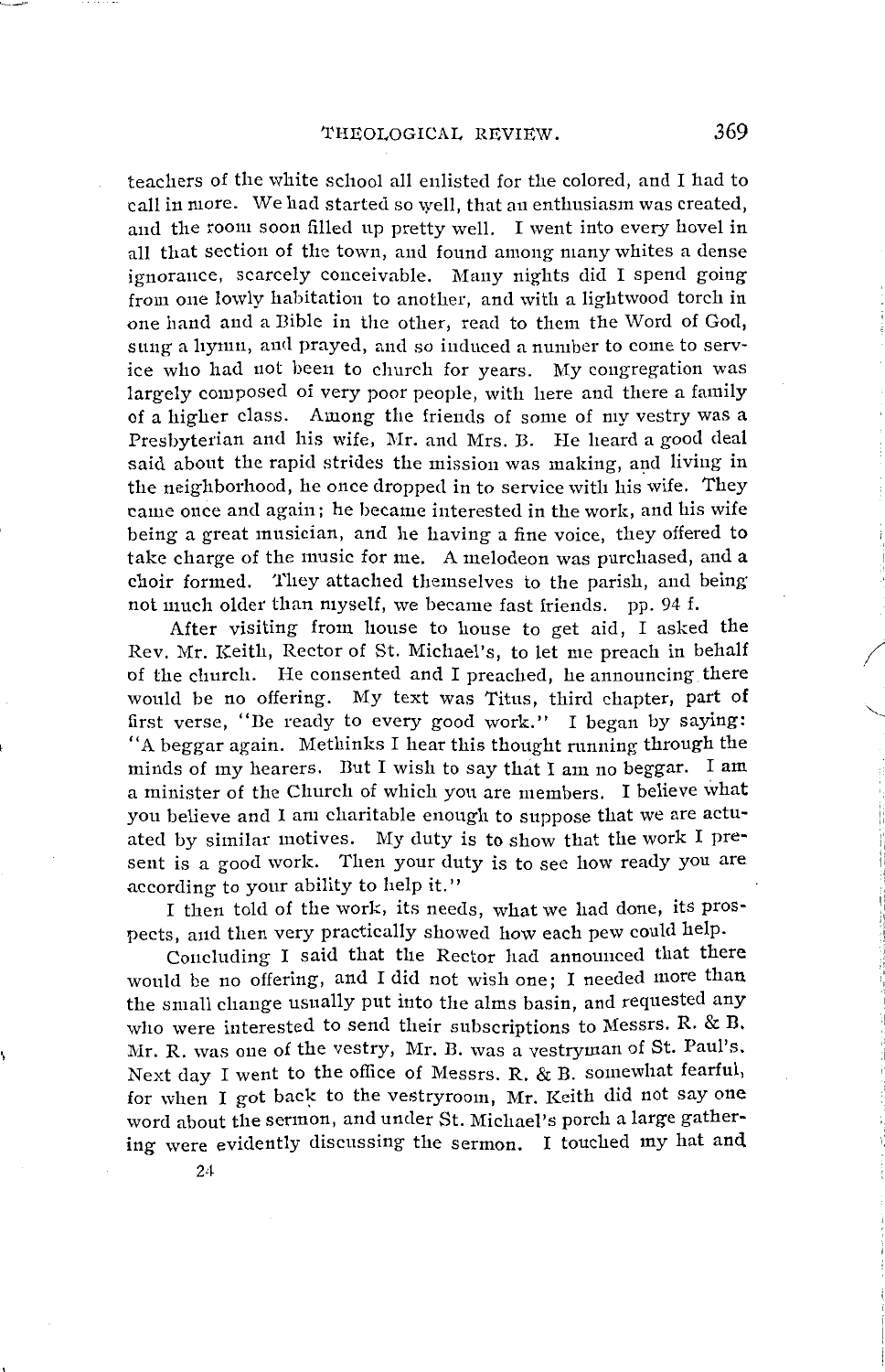passed on, no one saying a word. As I entered Mr. R. 's office, the old gentleman threw up his spectacles on his head, and said, "The very man I wish to see. Now I look upon you as a son, and I wish you to go home and burn that sermon.''

Then he gave me such a talking so that only his preface made me stand it.

"You will not get a dollar," he said. "I will not give you one myself.''

When I got a chance to get a word in myself, I said, "Mr. R., was my sermon scriptural?"

"Oh, yes, entirely so."

"Was it clear? did I make out my case?"

"Yes," he said with animation; "I did not think that you could write such a sermon.''

"Was it courteous?" I asked; "for if it was not I should liketo apologize."

"It was," he said, "perfectly so."

"Well, then," I said, "it was scriptural, it was clear, and it was. courteous; why, then, should I burn it?"

"Oh, but to think of a young man standing up, and talking to St. Michael's, old St. Michael's, in that plain practical way, telling them what they ought to do, and then how to do it. Why, who everheard of such a thing? If that is the way you are going to preach you will ruin yourself. You will not get a cent. Go home and burn that sermon, burn it so that you can never preach it again.''

"Well," I said, "I thought I had been ordained for that very purpose, to tell people what they ought to do, and how they could do it. I will not burn it, and bid you good morning."

I was terribly sore. I strolled up Broad Street, and at the door of the Bank of Charleston, I met the president, a noble layman.

"Good morning, my young friend," he exclaimed, "I am glad to see you. I congratulate you on that sermon yesterday; you have made a profound impression; you will build the church. The sermon has been on everyone's lips, and only in praise."

"Why, Mr. I. K. Sass," I said, "You take my breath away. I have just come from Mr. R." - and I repeated the conversation.

"Pshaw," he answered, "our friend knows more about sellingrice than he does about sermons. Come in, and I will show you whether you will get a dollar."

He drew his check for one hundred and bade me Godspeed. I felt better.

The next friend I met was Mr. Charles D. Carr, who had been my tailor since I was a boy. He called me into his store, and came

/

Î. į.